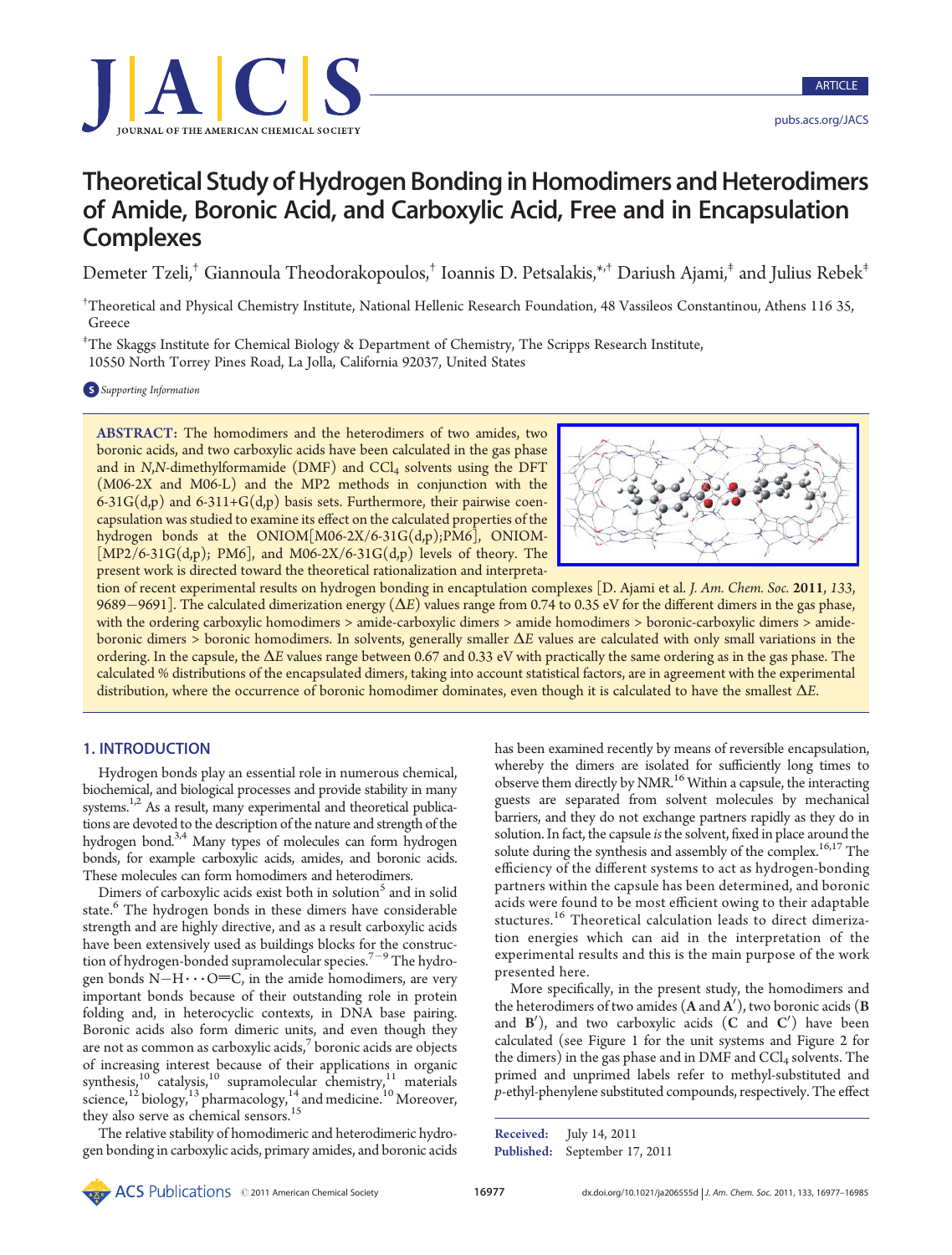

**Figure 1.** Calculated amides  $(A \text{ and } A')$ , boronic acids  $(B \text{ and } B')$ , and carboxylic acids  $(C \text{ and } C')$ . The three lowest isomers exo-endo, anti, and syn of the boronic acids are given. The relative energies  $T_e$  are calculated at the M06-2X/6-31G(d,p) (first entry), M06-2X/6-311+G(d,p) (second entry), M06-L/6-311+G(d,p) (third entry), MP2/6-31G(d,p) (fourth entry), and MP2/6-311+G(d,p) (fifth entry) (H = white spheres, C = gray spheres, O = red spheres,  $B =$  pink spheres, and  $N =$  blue spheres).



**Figure 2.** Calculated dimers of amides (A and A'), boronic acids (B and B'), and carboxylic acids (C and C') (H = white spheres, C = gray spheres, O = red spheres,  $B =$  pink spheres, and  $N =$  blue spheres).

of encapsulation on the calculated properties of the hydrogen bonds has been investigated by calculations on the pairwise encapsulation complexes of A, B, and C molecules. For the latter calculations, the capsule employed is  $1.2<sub>4</sub>$ .  $1<sup>16</sup>$  which consists of two cavitands 1 and four glycoluril molecules 2 and for which we calculated two isomers, a and b; see Figure 3.

For some of the dimers studied here there have been previous studies, namely for the  $\mathbf{C}'\mathbf{C}'$ ,  $\mathbf{B}'\mathbf{C}'$ ,  $\mathbf{B}'\mathbf{B}'$ , and  $\mathbf{A}'\mathbf{C}'$  dimers either in the gas phase and/or in solvent,  $7,18,19$  and comparison with those studies will be given in later sections. Similarly, several reports of work on other related dimers exist. $20-25$ 

## 2. COMPUTATIONAL DETAILS

As mentioned above, six types of dimers, shown in Figure 2, with methyl (primed labels) and p-ethylphenylene substituents have been calculated in the gas phase and in solvents and, for the p-ethylphenylenes, encapsulated. To enable comparison with previous work,

calculations were also performed on the homodimers of unsubstituted boronic and formic acids (see following section).

In the gas phase, all calculated dimers were fully optimized by both DFT calculations using the M06-2 $X^{26,27}$  and M06- $L^{27,28}$  functionals and MP2 calculations in conjunction with the 6-31G(d,p) and 6-311+G(d,p)<sup>29</sup> basis sets. M06-2 $X^{26,27}$  is a hybrid meta exchange correlation functional, it is a highly nonlocal functional with double the amount of nonlocal exchange, and it is recommended for applications involving main-group elements, kinetics, noncovalent interactions, and electronic excitation energies to valence and Rydberg states. The M06- $L^{27,28}$  is a meta GGA functional, in which the functional also depends on the up and down spin kinetic energy densities. M06-L is also designed for main-group thermochemistry and noncovalent interactions.<sup>27,28</sup>

Geometry optimizations calculations for the dimers in DMF ( $\epsilon$  = 37.219) and CCl<sub>4</sub> ( $\epsilon$  = 2.2280) solvents were carried out at the DFT and MP2 levels employing the polarizable continuum model  $(PCM)^{30}$  This model is divided into a solute part lying inside a cavity, surrounded by the solvent part represented as a structureless material characterized by its macroscopic properties, i.e., dielectric constants and solvent radius.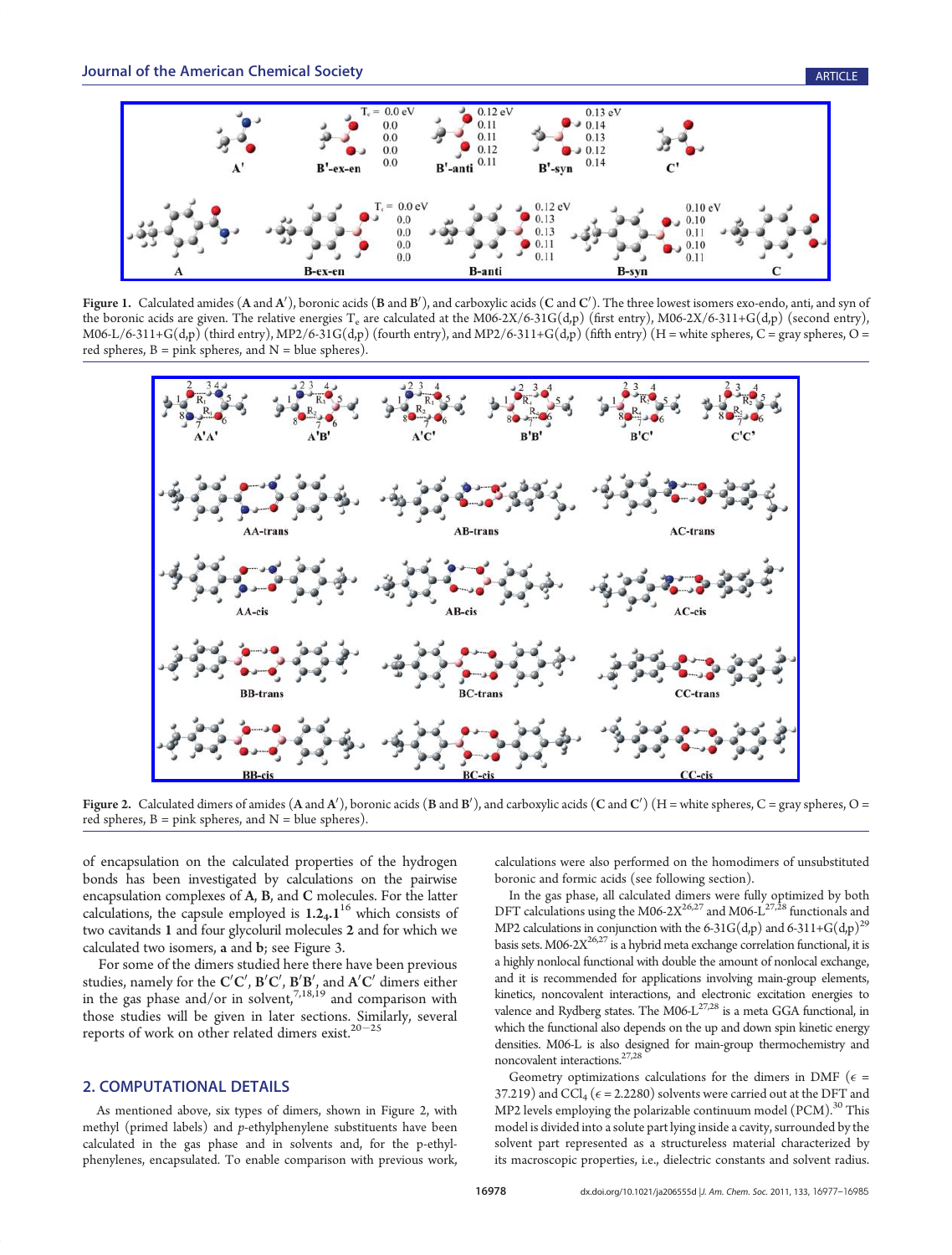

Figure 3. Structures of the cavitand 1 and glycoluril 2 components and the calculated structures of two capsules  $1.2<sub>4</sub>$ .1 (H = white spheres, C = gray spheres,  $O = red$  spheres, and  $N = blue$  spheres).

This method reproduces solvent effects well. $31$  Moreover, for comparison, single point calculations in the geometry obtained with the PCM were carried out using the self-consistent isodensity PCM (SCI-PCM) in DMF solvent. $32$  This model uses a static isodensity surface for the cavity.

Preliminary geometry optimization calculations were performed on the encapsulation complexes using the ONIOM<sup>33</sup> method, where the systems were defined as two regions (layers) with the high layer that is the dimers calculated at the M06-2X/6-31G(d,p) and MP2/6-31G(d,p) levels of theory and the low layer that is the capsule calculated at the PM6 level of theory. Finally, geometry optimization calculations for the encapsulation complexes were carried out at the M06-2X/6-31 $G(d,p)$  level of theory.

For all structures determined, basis set superposition error (BSSE) corrections to the dimerization energy have been taken into account using the counterpoise procedure<sup>34</sup> since such corrections are important for the weak and medium size interactions<sup>35</sup> that are involved in the structures calculated here. All calculations were performed using the Gaussian 09 program package.<sup>36</sup> The coordinates of all the optimum structures are included in the accompanying Supporting Information.

# 3. RESULTS AND DISCUSSION

The calculated minimum energy structures of the monomers of the amides  $(A \text{ and } A'),$  boronic acids  $(B \text{ and } B'),$  and carboxylic acids  $(\mathbf C$  and  $\mathbf C'$ ) are given in Figure 1. In the case of the boronic acids, where different forms are possible, the three lowest isomers exo-endo, anti, and syn have been calculated. The lowest minimum is the exo-endo isomer, and according to the present calculations (see below) this isomer forms the lowest energy homodimers and heterodimers involving boronic acid. The anti and syn isomers are practically degenerate, and they lie about 0.1 eV above the exo-endo isomer (cf. Figure 1). The homodimer and the heterodimer of the  $\mathbf{A}',\mathbf{B}'$ , and  $\mathbf{C}'$  molecules and of the  $\mathbf{A},\mathbf{B},$  and  $\mathbf{C}$  molecules are depicted in Figure 2. For each dimer formed by A, B, and C, there are two isomers, cis and trans, depending on the relative position of the terminal methyl of the p-ethyl-phenylene group; see Figure 2. While it is expected that the cis and trans isomers will have the same interaction energy, it is of interest to examine whether this also holds in the capsule.

As mentioned above, only 4 of the 12 dimers studied here have been previously calculated, i.e.,  $\mathbf{C}'\mathbf{C}'$ ,  $\mathbf{B}'\mathbf{C}'$ ,  $\mathbf{B}'\mathbf{B}'$ , and  $\mathbf{A}'\mathbf{C}'$ 

dimers  $.^{7,18,19}$  For these systems, a comparison is given of the present results with those of previous studies in Table 1, where, in addition, data on the homodimers of boronic and formic acid (see I below) are included, as test systems for calibration of the different methods of calculation employed in the present work. As shown in Table 1, the dimerization energies of the present work employing M06-2X/6-311+G(d,p) (first row of Table 1) are within 0.04 eV of the values obtained by the best methods employed in the literature, e.g. at the MP2/aug-cc-pVTZ and MP2/aug-cc-pVTZ//MP2/aug-cc-pVDZ levels of theory.<sup>18,24</sup> Because the interest of the present work includes encapsulated complexes, it is not feasible to carry out the calculations at the MP2/aug-cc-pVTZ//MP2/aug-cc-pVDZ level and the M06-2X/ 6-311+G(d,p) method is considered to be a good compromise.



Table 2 shows [the](http://pubs.acs.org/action/showImage?doi=10.1021/ja206555d&iName=master.img-003.jpg&w=105&h=53)  $\Delta E$  [values](http://pubs.acs.org/action/showImage?doi=10.1021/ja206555d&iName=master.img-003.jpg&w=105&h=53) [of](http://pubs.acs.org/action/showImage?doi=10.1021/ja206555d&iName=master.img-003.jpg&w=105&h=53) the [six](http://pubs.acs.org/action/showImage?doi=10.1021/ja206555d&iName=master.img-003.jpg&w=105&h=53) types of dimers (Figure 2) with methyl (first group, primed labels), i.e.,  $C'C'$ ,  $\mathbf{A}'\mathbf{C}'$ ,  $\mathbf{A}'\mathbf{A}'$ ,  $\mathbf{B}'\mathbf{C}'$ ,  $\mathbf{A}'\mathbf{B}'$ ,  $\mathbf{B}'\mathbf{B}'$ , and with  $p$ -ethyl-phenylene substituents (second group) i.e., CC, AC, AA, BC, AB, and BB, in DMF and  $CCl<sub>4</sub>$  solvents and for p-ethyl-phenylene encapsulated in 1.24.1a and 1.24.1b capsules, calculated at various levels of theory. This information is also presented pictorially in the Supporting Information, Figures 1S and 2S. We observe in Table 2 that the corresponding primed and unprimed dimers have similar  $\Delta E$ values with differences up to 0.04 eV, within a particular method of calculation (i.e., across a row of Table 2). Moreover, it might be noted that the ΔE values are the same whether the BSSE correction has been taken into account subsequent to the geometry optimization or when the geometry optimization is carried out with respect to the BSSE (see results for M06-2X/6-311+ $G(d,p)$  and MP2/6- $31G(d,p)$  in Table 2).

The hydrogen bond distances of the dimers in the gas phase and in solvent are given in Table 3. Other geometrical data are given in Table 1S of the Supporting Information. In what follows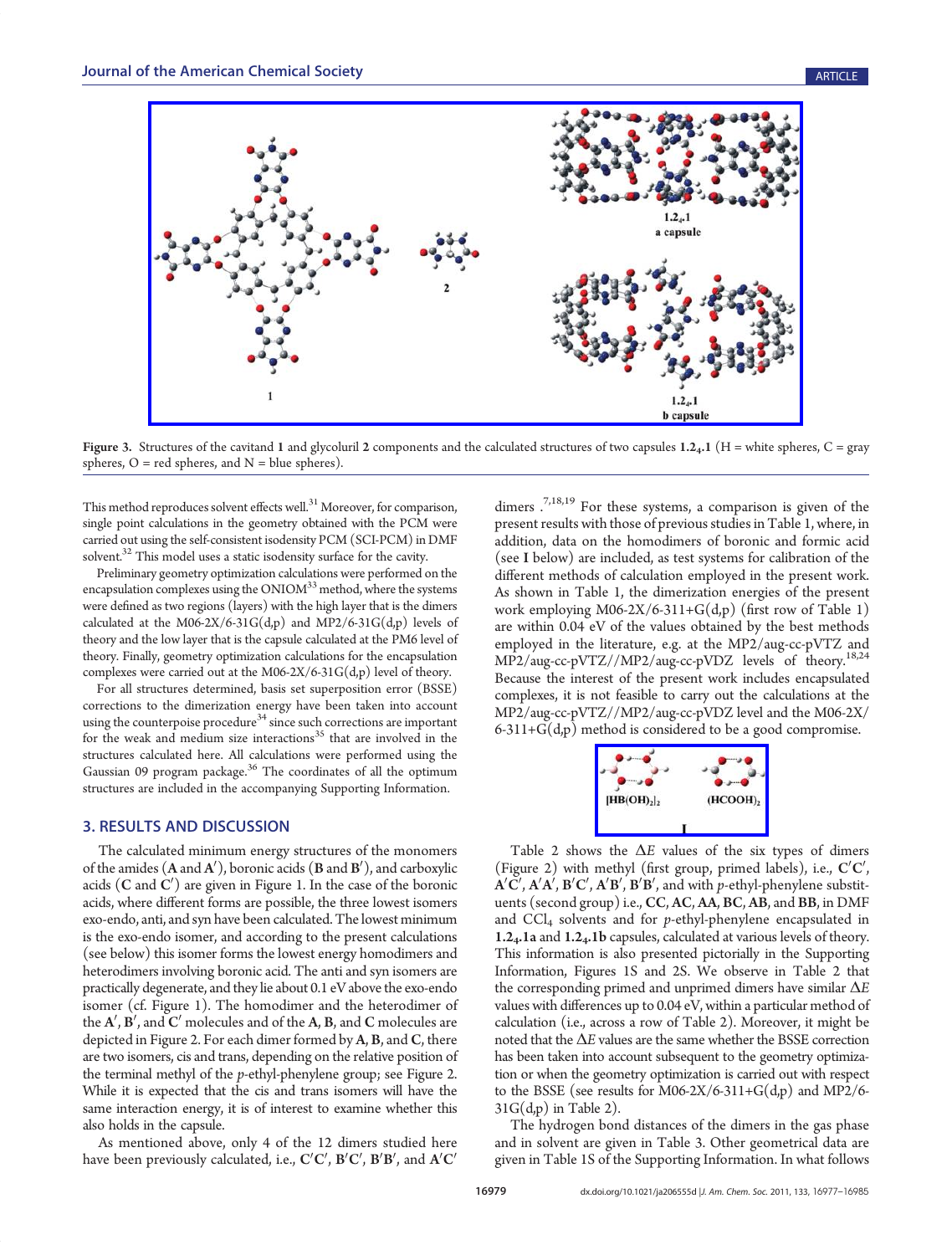|                               |            | $(HBOHOH)$ <sub>2</sub>         |            | $(HCOOH)$ <sub>2</sub> |            | A'C'                              |       | B'B'       |                                 | B'C'       |             |                                                             | C'C'       |               |
|-------------------------------|------------|---------------------------------|------------|------------------------|------------|-----------------------------------|-------|------------|---------------------------------|------------|-------------|-------------------------------------------------------------|------------|---------------|
| Method                        | $\Delta E$ | $R_{\text{H}}\ldots_{\text{O}}$ | $\Delta E$ | $R_{H} \dots$          | $\Delta E$ | $R_{NH} \dots Q$ $R_{OH} \dots Q$ |       | $\Delta E$ | $R_{\text{H}}\ldots_{\text{O}}$ | $\Delta E$ |             | $R_{\text{BH}\cdots\text{O}}$ $R_{\text{CH}\cdots\text{O}}$ | $\Delta E$ | $R_{H} \dots$ |
| $M06-2X/6-311+G(d,p)$         | 0.45       | 1.855                           | 0.69       | 1.708                  | 0.69       | 1.887                             | 1.648 | 0.46       | 1.848                           | 0.55       | 1.825       | 1.756                                                       | 0.71       | 1.686         |
| $MP2/6-31G(d,p)$              | 0.38       | 1.863                           | 0.56       | 1.716                  | 0.57       | 1.889                             | 1.678 | $0.40^{h}$ | $1.859^{h}$                     | $0.46^{i}$ | $1.837^{i}$ | $1.761^{i}$                                                 | 0.58       | 1.699         |
| $MP2/6-311+G(d,p)$            | 0.34       | 1.865                           | 0.51       | 1.725                  | 0.51       | 1.907                             | 1.681 | 0.35'      | 1.848                           | 0.42       | 1.837       | 1.766                                                       | 0.53       | 1.704         |
| $MP2/6-31+G(d,p)^{a}$         |            |                                 |            | 1.721                  |            |                                   |       |            |                                 |            |             |                                                             |            |               |
| B3LYP/6-31G $(d,p)^b$         |            |                                 |            | 1.642                  |            |                                   |       |            |                                 |            |             |                                                             |            |               |
| Expt <sup>c</sup>             |            |                                 |            | 1.667                  |            |                                   |       |            |                                 |            |             |                                                             |            |               |
| $CCSD(T)/cc$ -p $CVDZd$       |            | 1.858                           |            |                        |            |                                   |       |            |                                 |            |             |                                                             |            |               |
| $MP2/aug-cc-pVTZ^{d}$         | 0.41       | 1.833                           |            |                        |            |                                   |       |            |                                 |            |             |                                                             |            |               |
| $MP2/6-311++G(d,p)^e$         |            |                                 | 0.57       | 1.726                  |            |                                   |       |            |                                 |            |             |                                                             | 0.53       | 1.705         |
| MP2/ATZ//MP2/ADZ <sup>e</sup> |            |                                 | 0.66       |                        |            |                                   |       |            |                                 |            |             |                                                             | 0.69       |               |
| B3LYP/TZVPP                   |            |                                 |            |                        | 0.62       | 1.877                             | 1.654 |            |                                 |            |             |                                                             | 0.66       | 1.664         |
| $MP2/6-31G(d,p)^g$            |            |                                 |            |                        |            |                                   |       | $0.55^{h}$ | 1.859                           | $0.65^{h}$ | 1.837       | 1.760                                                       | $0.81^{h}$ | 1.698         |

Table 1. BSSE Corrected Dimerization Energy,  $\Delta E$  in eV, and Hydrogen Bond Distances in Å of the (HBOHOH)<sub>2</sub>, (HCOOH)<sub>2</sub>, A′C′, B′B′, B′C′, and C′C′ Dimers (Previous Experimental and Theoretical Data Are Also Given)

<sup>a</sup> Reference 23a. <sup>b</sup> Reference 23b. <sup>c</sup> Reference 23c. <sup>d</sup> Reference 24. <sup>e</sup> Reference 18, MP2/aug-cc-pVTZ//MP2/aug-cc-pVDZ. <sup>f</sup> Reference 19. <sup>g</sup> Reference 7. BSSE uncorrected dimerization energies. <sup>h</sup> BSSE optimized geometry results in  $\Delta E = 0.40$  eV and  $R_{\text{H}} \dots$  = 1.936 Å. <sup>*i*</sup> BSSE optimized geometry results in  $\Delta E = 0.47$  eV,  $R_{\rm BH} \dots_{\rm O} = 1.918$  Å, and  $R_{\rm CH} \dots_{\rm O} = 1.838$  Å. <sup>j</sup> Geometry optimization at the MP2/aug-cc-pVDZ (DF-LMP2/aug-cc-pVDZ) [DF-LMP2/cc-pVDZ-F12] {DF-LCCSD(T0)/aug-cc-pVDZ} levels of theory results in dimerization energy of 0.39(0.34)[0.36]{0.33} eV for the  $B'B'$  dimer.

the results on the free dimers will be discussed first, followed by those on the encapsulated dimers.

3.1. Free Dimers. In the gas phase and in all three methods, M06-2X, M06-L, and MP2, in conjunction with two basis sets  $6-31G(d,p)$  and  $6-311+G(d,p)$ , the homodimers of the carboxylic acid (C $^{\prime}$ C $^{\prime}$  and CC) present the largest while the boronic homodimers the smallest dimerization energy ( $\Delta E$ ). The  $\Delta E$ ordering is  $C'C' > A'C' > A'A' > B'C' > A'B' > B'B'$  and similarly  $CC > AC > AA > BC > AB > BB$  with values ranging from 0.71 to 0.46 eV at the M06-2X/6-311+G(d,p) level of theory and from 0.53 to 0.35 eV at the MP2/6-311+G(d,p) level of theory for the first (primed) group and from 0.74 to 0.43 eV at the M06-2X/6-  $311+G(d,p)$  level of theory for the second group. The present results are in agreement with previous results on the relative strength of hydrogen bonding in unsubstituted boronic and formic acids.<sup>24</sup>

In  $|CCI_4|$  solvent using the PCM model, the above order is retained with the exception that the  $\mathbf{A}'\mathbf{A}'$  and  $\mathbf{B}'\mathbf{C}'$  dimers are found to have the same interaction energy, and similarly for the AA and BC dimers. The corresponding  $\Delta E$  values are smaller than in the gas phase, and they range from 0.64 to 0.41 eV at the M06-2X/6-  $311+G(d,p)$  level of theory and from 0.52 to 0.36 eV at the MP2/6- $31G(d,p)$  level of theory for the second group; see Table 2.

In DMF solvent, using both the PCM and SCI-PCM models, the order of the gas phase is retained with the exception that the  $A'A'$  and  $AA$  dimers have the smallest dimerization energies. Thus, the order becomes  $C'C' \geq A'C' > B'C' > A'B' \geq B'\overline{B}' >$  $\mathbf{A}'\mathbf{A}'$  and  $\mathbf{CC} > \mathbf{AC} > \mathbf{BC} > \mathbf{AB} > \mathbf{BB} > \mathbf{AA}$ . The  $\Delta E$  values range from 0.53 to 0.34 eV at the M06-2X/6-311+G(d,p) level of theory and from 0.43 to 0.30 eV at the MP2/6-31 $G(d,p)$  level of theory for the second group; see Table 2. The SCI-PCM model predicts a slightly smaller interaction energy than the PCM model. It might be noted that in both PCM and SCI-PCM models and in both DMF and CCl<sub>4</sub> solvents the range of the dimerization energy becomes shorter than in the gas phase, while in DMF the interaction energy is smaller by  $0.1$  eV than in CCl<sub>4</sub> solvent.

In the systems of interest here there are four types of hydrogen bonds. The first one is the  $C=O \cdot \cdot \cdot H-O$  bond in the homodimers

of carboxylic acids, in amide-carboxylic acid dimers, in boroniccarboxylic acid dimers, and in amide-boronic acid dimers  $(R_2)$ distance in Figure 2 and Table 3). The boronic-carboxylic dimers present the longest hydrogen bond, followed by amide-boronic dimers, then by carboxylic acid dimers, while the amide-carboxylic acid dimers have the shortest hydrogen bond lengths. The length of the  $C=O \cdot \cdot \cdot H-O$  bond in the four different dimers varies by up to 0.2 Å. The second hydrogen bond type is the  $C=O \cdot \cdot \cdot H-N$  bond in the amide homodimers and in amide-carboxylic acid dimers  $(R_1)$ , with the homodimers having the longest distances by up to 0.05 Å. The third type of hydrogen bond is the  $-O \cdot \cdot \cdot H-O$  bond in the boronic acid homodimers and in boronic-carboxylic acid dimers  $(R<sub>4</sub>)$ , with the homodimers having the longest hydrogen bond distances by up to 0.12 Å. The last type of hydrogen bond is the  $-O \cdot \cdot H-N$  bond, and it is observed only in the amide-boronic acid dimers  $(R_3)$ . The two groups of dimers (primed and unprimed) have similar corresponding hydrogen bond distances. In general, the methyl substituted (primed) group presents longer hydrogen bonds, by up to 0.06 Å, than the (unprimed) ethylphenylene substituted group. In the two solvents, the hydrogen bond distances are similar and they differ by up to  $\pm 0.03$  Å with respect to the corresponding values in the gas phase.

Comparison with experiment is only possible for the phenylboronic acid homodimer, for which crystallographic data indicate hydrogen bond distances at  $1.81(2)$  and  $1.89(3)$  Å, i.e., the asymmetric unit of the crystal cell contains two nonequivalent phenylboronic acids.<sup>20</sup> These values are very close to ours of 1.866 Å, at the M06-2X/6-311+G(d,p) level of theory for the case of p-ethyl-phenylboronic acid homodimers.

The dihedral angles between the planes of the two phenylene groups in the case of the AA and CC dimers are almost zero. In the case of the BC dimer, the dihedral angle is about  $\sim$ 10°, while in the case of  $BB$ ,  $AB$ , and  $AC$  dimers the angle is about  $20^{\circ}$  on average; see Table 1S of the Supporting Information.

Geometry optimization of the dimers with respect to the BSSE correction does not change the dimerization energy, cf. Table 2, as noted above, but it leads to an increase of the hydrogen bond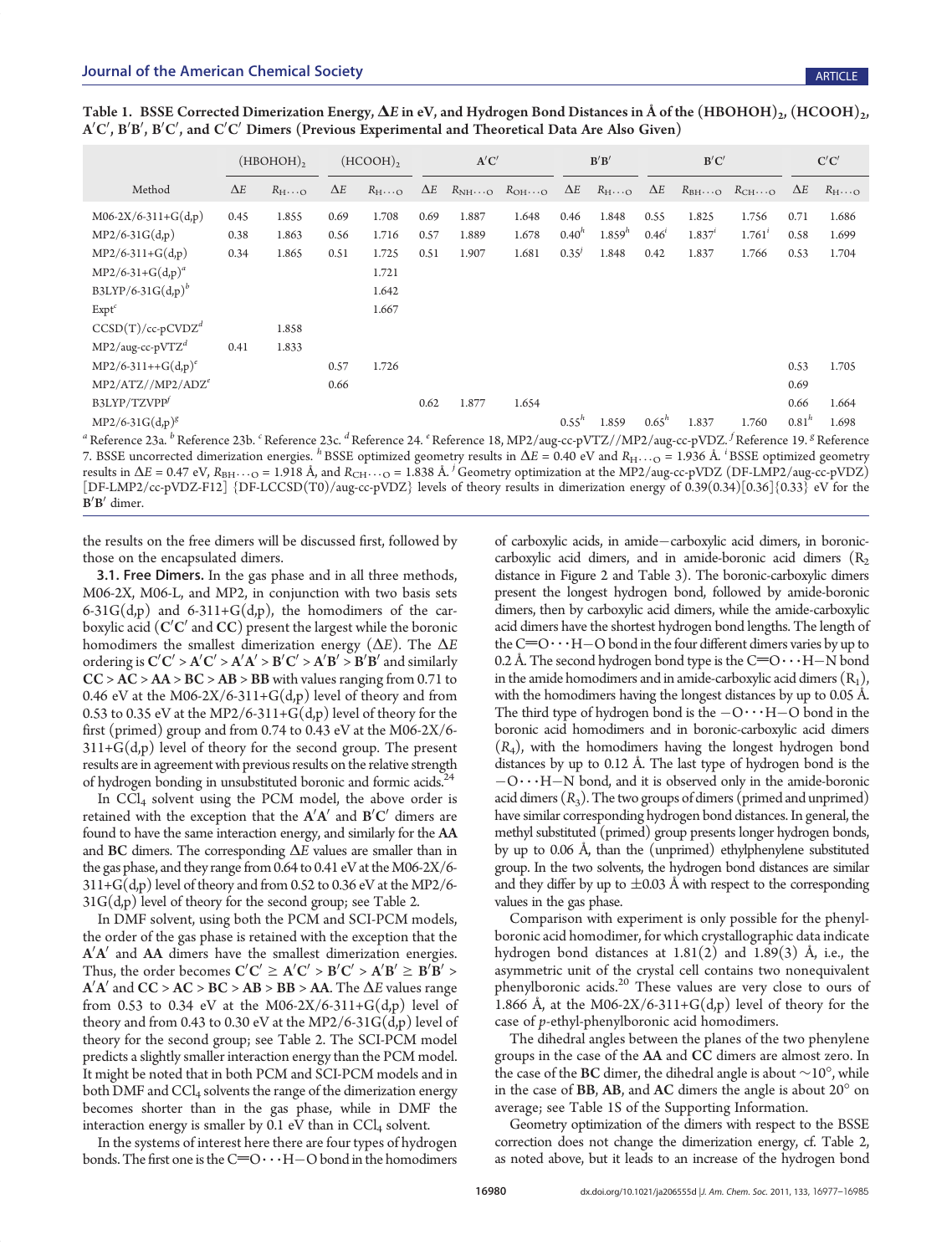Table 2. Dimerization Energies in eV of the C'C', A'C', A'A', B'C', A'B', B'B', CC, AC, AA, BC, AB, and BB Dimers in the Gas Phase in  $n,n$ -Dimethylformamide and  $\text{CCl}_4$  Solvents and in 1.2<sub>4</sub>.1 Capsules, at Various Levels of Theory

| Method                               | $\mathbf{C}'\mathbf{C}'$ | A'C'                     | $\mathbf{A}'\mathbf{A}'$ | B'C'                     | $\mathbf{A}'\mathbf{B}'$ | B'B'                     |
|--------------------------------------|--------------------------|--------------------------|--------------------------|--------------------------|--------------------------|--------------------------|
| $M06-2X/6-31G(d,p)$                  | 0.74                     | 0.71                     | 0.63                     | 0.56                     | 0.51                     | 0.46                     |
| $M06-2X/6-311+G(d,p)$                | $0.71(0.71)^{g}$         | $0.69(0.69)^{g}$         | $0.62(0.62)^{g}$         | $0.55(0.55)^{g}$         | $0.50(0.50)^g$           | $0.46(0.46)^{g}$         |
| $M06-L/6-311+G(d,p)$                 | 0.71                     | 0.69                     | 0.63                     | 0.54                     | 0.49                     | 0.44                     |
| $MP2/6-31G(d,p)$                     | $0.58(0.59)^{g}$         | $0.57(0.58)^{g}$         | $0.52(0.53)^{g}$         | $0.46(0.47)^{g}$         | $0.43(0.43)^{g}$         | $0.40(0.40)^{g}$         |
| $MP2/6-311+G(d,p)$                   | 0.53                     | 0.51                     | 0.48                     | 0.42                     | 0.39                     | 0.35                     |
| $M06-2X/6-31G(d,p)^{a,b}$            | 0.55                     | 0.51                     | 0.38                     | 0.46                     | 0.41                     | 0.40                     |
| $M06-2X/6-31G(d,p)^{a,c}$            | 0.47                     | 0.46                     | 0.34                     | 0.40                     | 0.37                     | 0.36                     |
| $M06-2X/6-311+G(d,p)^{a,b}$          | 0.50                     | 0.47                     | 0.34                     | 0.43                     | 0.38                     | 0.37                     |
| $M06-2X/6-311+G(d,p)^{a,c}$          | 0.46                     | 0.45                     | 0.33                     | 0.41                     | 0.36                     | 0.36                     |
| $MP2/6-31G(d,p)^{a,b}$               | 0.40                     | 0.39                     | 0.30                     | 0.36                     | 0.33                     | 0.32                     |
| $MP2/6-31G(d,p)^{a,c}$               | 0.34                     | 0.34                     | 0.26                     | 0.31                     | 0.29                     | 0.29                     |
| $M06-2X/6-311+G(d,p)^{d,b}$          | 0.61                     | 0.59                     | 0.49                     | 0.49                     | 0.44                     | 0.42                     |
| $MP2/6-31G(d,p)^{d,b}$               | 0.49                     | 0.49                     | 0.42                     | 0.41                     | 0.37                     | 0.36                     |
| Oniom-M06-2X/6-31G $(d,p)^e$         | $\qquad \qquad -$        | $\equiv$                 | $\equiv$                 | $\equiv$                 | $\overline{\phantom{0}}$ | $\overline{\phantom{0}}$ |
| Oniom-M06-2X/6-31G(d,p) <sup>f</sup> | $\overline{\phantom{0}}$ | $=$                      | $=$                      | $\overline{\phantom{0}}$ | $\overline{\phantom{0}}$ |                          |
| Oniom-MP2/6-31 $G(d,p)^e$            | $\equiv$                 |                          |                          |                          |                          |                          |
| $M06-2X/6-31G(d,p)^e$                |                          |                          |                          |                          |                          |                          |
| Method                               | CC                       | $\mathbf{A}\mathbf{C}$   | AA                       | <b>BC</b>                | AB                       | B <sub>B</sub>           |
|                                      |                          |                          |                          |                          |                          |                          |
| $M06-2X/6-31G(d,p)$                  | 0.77                     | 0.71                     | 0.60                     | 0.58                     | 0.51                     | 0.47                     |
| $M06-2X/6-311+G(d,p)$                | $0.74(0.74)^{g}$         | $0.69(0.69)^{g}$         | $0.59(0.59)^g$           | $0.56(0.56)^{g}$         | $0.50(0.50)^{g}$         | $0.45(0.45)^{g}$         |
| $M06-L/6-311+G(d,p)$                 | 0.74                     | 0.69                     | 0.60                     | 0.55                     | 0.49                     | 0.43                     |
| $MP2/6-31G(d,p)$                     | $0.61(0.62)^{g}$         | $0.58(0.58)^{g}$         | $0.51(0.51)^{g}$         | $0.48(0.49)^{g}$         | $0.43(0.44)^{g}$         | $0.40(0.41)^{g}$         |
| $MP2/6-311+G(d,p)$                   |                          | $\overline{\phantom{m}}$ | $\overline{\phantom{0}}$ | $\equiv$                 | $\overline{\phantom{0}}$ | $\overline{\phantom{m}}$ |
| $M06-2X/6-31G(d,p)^{a,b}$            | 0.57                     | 0.52                     | 0.37                     | 0.45                     | 0.40                     | 0.38                     |
| M06-2X/6-31G(d,p) <sup>a,c</sup>     | 0.50                     | 0.45                     | 0.32                     | 0.38                     | 0.34                     | 0.32                     |
| $M06-2X/6-311+G(d,p)^{a,b}$          | 0.53                     | 0.48                     | 0.34                     | 0.43                     | 0.38                     | 0.36                     |
| $M06-2X/6-311+G(d,p)^{a,c}$          | 0.47                     | 0.44                     | $\mathfrak{h}$           | 0.39                     | 0.35                     | $\boldsymbol{h}$         |
| $MP2/6-31G(d,p)^{a,b}$               | 0.43                     | 0.40                     | 0.30                     | 0.36                     | 0.33                     | 0.32                     |
| $MP2/6-31G(d,p)^{a,c}$               | 0.36                     | 0.35                     | 0.26                     | 0.31                     | 0.28                     | 0.27                     |
| $M06-2X/6-311+G(d,p)^{d,b}$          | 0.64                     | 0.59                     | 0.48                     | 0.50                     | 0.44                     | 0.41                     |
| $MP2/6-31G(d,p)^{d,b}$               | 0.52                     | 0.49                     | 0.41                     | 0.42                     | 0.37                     | 0.36                     |
| Oniom-M06-2X/6-31G(d,p) <sup>e</sup> | 0.74                     | $0.63/0.65^{i}$          | $0.58/0.57^{i}$          | $0.55/0.54^{i}$          | 0.46                     | $0.43/0.44^{i}$          |
| Oniom-M06-2X/6-31G(d,p) <sup>f</sup> | $\overline{\phantom{0}}$ |                          | $0.56/-$                 | $0.53/-$ <sup>i</sup>    | $0.47/-$ <sup>i</sup>    | $-$ /0.41 <sup>i</sup>   |
| Oniom-MP2/6-31G $(d,p)^e$            | $0.57/0.56^{i}$          | $0.51/0.50^{i}$          | $0.48/0.46^{i}$          | 0.44                     | $0.38/0.37^{i}$          | $0.36/0.37^{i}$          |

<sup>a</sup> In *n,n*-dimethylformamide solvent ( $\varepsilon$  = 37.219). <sup>b</sup> PCM model. <sup>c</sup> SCI-PCM model, single point calculation at the geometry of PCM model. <sup>d</sup> In CCl<sub>4</sub> solvent ( $\varepsilon$  = 2.2280).  $^{\varepsilon}$  In capsule  $\mathbf{a}$ .  $^f$  In capsule  $\mathbf{b}$ .  $^g$  BSSE optimized geometry.  $^h$  No convergence.  $^i$  Trans/cis; in all other cases the trans and cis structures have the same dimerization energies.

distance by up to 0.02 Å at the M06-2X/6-311+G(d,p) level of theory and up to 0.08 Å at the MP2/6-31 $G(d,p)$  level of theory, cf. Table 3.

3.2. Encapsulated Dimers. As mentioned above, for the A, B, and C molecules we calculate their pairwise coencapsulation to examine the effect of encapsulation on the calculated properties of the hydrogen bonds. The calculated capsule 1.24.1 consists of two cavitands 1 which are stitched together through the four glycoluril molecules by 32 and 24 hydrogen bonds in the  $1.2<sub>4</sub>$ . 1a and  $1.2<sub>4</sub>$ . 1b structures; see Figure 3. In the a structure each glycoluril molecule forms hydrogen bonds with both cavitands and with its adjacent glycoluril molecules. In contrast, in the b isomer, two glycoluril molecules form hydrogen bonds with both cavitands and with their adjacent glycoluril molecules; the other two glycoluril molecules form hydrogen bonds with only one cavitand and with their two

adjacent glycoluril molecules. The b structure is more stable than the a isomer by 0.09 eV at the M06-2X/6-31 $G(d,p)$  level of theory. The a isomer has been reported for the first time in 2009, and it has been deduced from NMR evidence.<sup>37</sup> The encapsulated cis and trans dimers are depicted in Figure 4 and in Figure 3S of the Supporting Information. Most of the calculated data presented here involve capsule  $a$ , which is the one involved in the experimental work.<sup>16</sup> It might be noted that both the a and b isomers of the 1.24.1 capsule predict nearly the same dimerization energies (see Table 2), while use of the b isomers leads to convergence problems for the optimization of the encapsulated structures.

Initially, geometry calculations on capsule a of Figure 3 were performed using the ONIOM method. As mentioned in the computational details, the high layer is the dimers and the calculations on this layer were carried out at the M06-2X/6-31 $G(d,p)$  and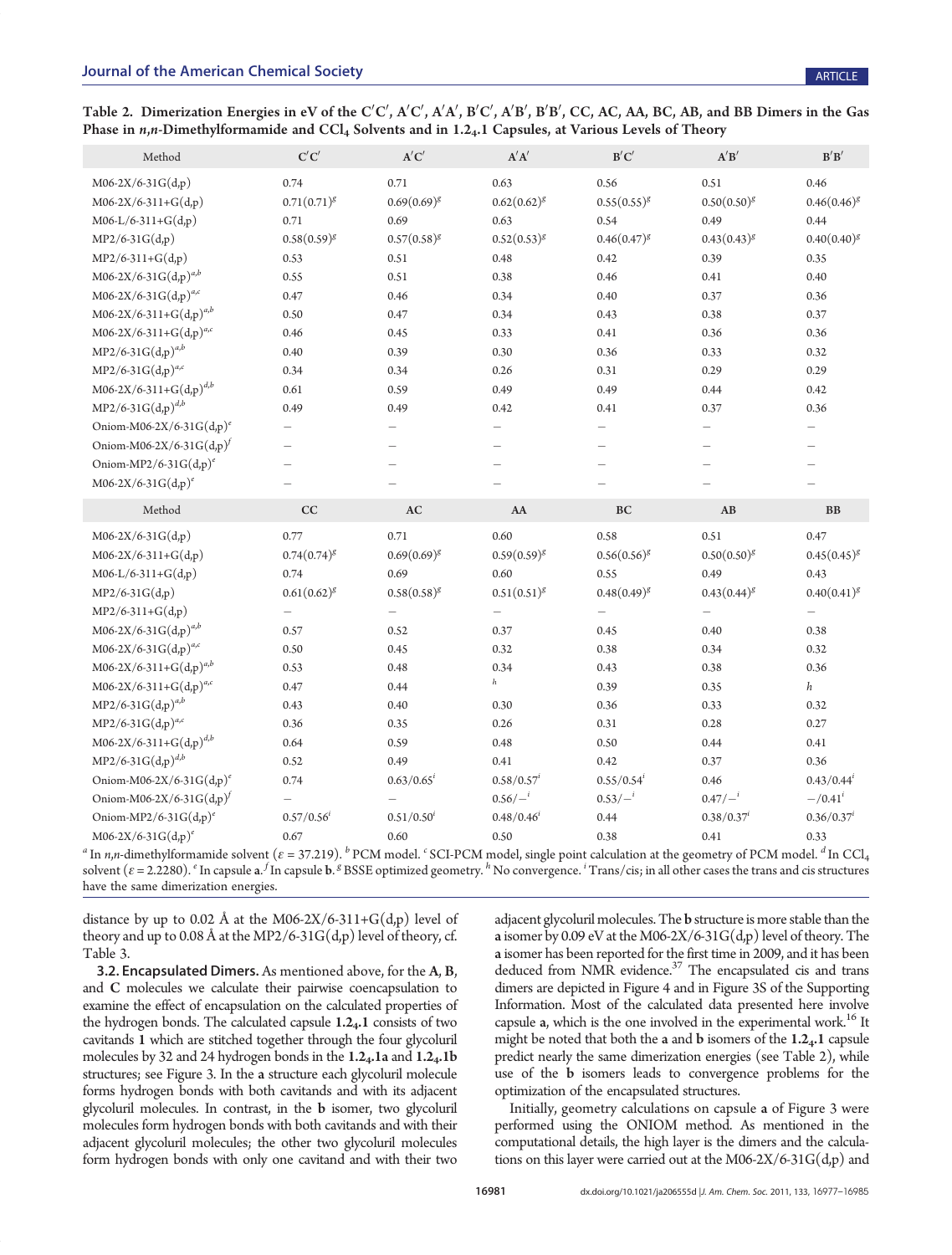Table 3. Hydrogen Bond Distances, R (Å) of the Dimers C'C', A'C', A'A', B'C', A'B', and B'B' and the Trans Dimers of the CC, AC, AA, BC, AB, and BB Species in the Gas Phase, in n,n-Dimethylformamide and CCl<sub>4</sub> Solvents and in 1.2<sub>4</sub>.1 Capsules, at Various Levels of Theory

|                                                                                                                                                                                                                                                                                                                                                                                          | C'C'                     | A'C'  |                          | A'A'                     |       | B'C'  |                          | A'B'                     |                          |  |
|------------------------------------------------------------------------------------------------------------------------------------------------------------------------------------------------------------------------------------------------------------------------------------------------------------------------------------------------------------------------------------------|--------------------------|-------|--------------------------|--------------------------|-------|-------|--------------------------|--------------------------|--------------------------|--|
| Method                                                                                                                                                                                                                                                                                                                                                                                   | $R_2$                    | $R_1$ | $R_2$                    | $R_1$                    | $R_2$ | $R_4$ | $R_3$                    | $R_2$                    | $R_4$                    |  |
| $M06-2X/6-31G(d,p)$                                                                                                                                                                                                                                                                                                                                                                      | 1.586                    | 1.843 | 1.593                    | 1.846                    | 1.811 | 1.729 | 1.921                    | 1.765                    | 1.842                    |  |
| $M06-2X/6-311+G(d,p)$                                                                                                                                                                                                                                                                                                                                                                    | 1.685                    | 1.887 | 1.648                    | 1.866                    | 1.825 | 1.756 | 1.951                    | 1.775                    | 1.848                    |  |
| $M06-2X/6-311+G(d,p)^{a}$                                                                                                                                                                                                                                                                                                                                                                | 1.701                    | 1.902 | 1.662                    | 1.879                    | 1.843 | 1.775 | 1.973                    | 1.791                    | 1.870                    |  |
| $M06-L/6-311+G(d,p)$                                                                                                                                                                                                                                                                                                                                                                     | 1.697                    | 1.865 | 1.677                    | 1.839                    | 1.816 | 1.765 | 1.928                    | 1.781                    | 1.844                    |  |
| $MP2/6-31G(d,p)$                                                                                                                                                                                                                                                                                                                                                                         | 1.699                    | 1.889 | 1.678                    | 1.878                    | 1.837 | 1.761 | 1.949                    | 1.793                    | 1.859                    |  |
| $MP2/6-31G(d,p)^{a}$                                                                                                                                                                                                                                                                                                                                                                     | 1.781                    | 1.967 | 1.750                    | 1.949                    | 1.918 | 1.838 | 2.028                    | 1.865                    | 1.936                    |  |
| $MP2/6-311+G(d,p)$                                                                                                                                                                                                                                                                                                                                                                       | 1.704                    | 1.907 | 1.681                    | 1.880                    | 1.837 | 1.766 | 1.970                    | 1.785                    | 1.856                    |  |
| $M06-2X/6-31G(d,p)^{b}$                                                                                                                                                                                                                                                                                                                                                                  | 1.584                    | 1.890 | 1.547                    | 1.881                    | 1.794 | 1.703 | 1.933                    | 1.729                    | 1.825                    |  |
| $M06-2X/6-311+G(d,p)^{b}$                                                                                                                                                                                                                                                                                                                                                                | 1.685                    | 1.950 | 1.606                    | 1.900                    | 1.810 | 1.733 | 1.964                    | 1.744                    | 1.829                    |  |
| $MP2/6-31G(d,p)^{b}$                                                                                                                                                                                                                                                                                                                                                                     | 1.702                    | 1.939 | 1.648                    | 1.907                    | 1.826 | 1.741 | 1.961                    | 1.767                    | 1.841                    |  |
| $M06-2X/6-311+G(d,p)^c$                                                                                                                                                                                                                                                                                                                                                                  | 1.683                    | 1.908 | 1.626                    | 1.882                    | 1.820 | 1.742 | 1.959                    | 1.763                    | 1.840                    |  |
| $MP2/6-31G(d,p)^c$                                                                                                                                                                                                                                                                                                                                                                       | 1.699                    | 1.911 | 1.663                    | 1.890                    | 1.835 | 1.750 | 1.955                    | 1.780                    | 1.851                    |  |
| Oniom-M06-2X/6-31G(d,p) <sup>d</sup>                                                                                                                                                                                                                                                                                                                                                     | $\overline{\phantom{0}}$ |       |                          |                          |       |       |                          |                          |                          |  |
| Oniom-M06-2X/6-31G(d,p) <sup>e</sup>                                                                                                                                                                                                                                                                                                                                                     |                          |       |                          |                          |       |       |                          |                          |                          |  |
| Oniom-MP2/6-31G $(d,p)^d$                                                                                                                                                                                                                                                                                                                                                                |                          |       |                          |                          |       |       |                          |                          | $\overline{\phantom{0}}$ |  |
| $M06-2X/6-31G(d,p)^{d}$                                                                                                                                                                                                                                                                                                                                                                  |                          |       |                          |                          |       |       |                          |                          |                          |  |
|                                                                                                                                                                                                                                                                                                                                                                                          | CC                       |       | AC                       | AA                       |       | BC    |                          | AB                       | ${\bf BB}$               |  |
| Method                                                                                                                                                                                                                                                                                                                                                                                   | $R_2$                    | $R_1$ | $R_2$                    | $\ensuremath{R}_1$       | $R_2$ | $R_4$ | $R_3$                    | $R_2$                    | $R_4^f$                  |  |
| $M06-2X/6-31G(d,p)$                                                                                                                                                                                                                                                                                                                                                                      | 1.557                    | 1.841 | 1.582                    | 1.858                    | 1.795 | 1.729 | 1.926                    | 1.759                    | 1.832                    |  |
| $M06-2X/6-311+G(d,p)$                                                                                                                                                                                                                                                                                                                                                                    | 1.657                    | 1.881 | 1.632                    | 1.867                    | 1.802 | 1.760 | 1.956                    | 1.768                    | 1.850                    |  |
| $M06-2X/6-311+G(d,p)^{a}$                                                                                                                                                                                                                                                                                                                                                                | 1.674                    | 1.895 | 1.647                    | 1.882                    | 1.818 | 1.780 | 1.976                    | 1.782                    | 1.866                    |  |
| $M06-L/6-311+G(d,p)$                                                                                                                                                                                                                                                                                                                                                                     | 1.683                    | 1.858 | 1.667                    | 1.839                    | 1.796 | 1.773 | 1.931                    | 1.771                    | 1.841                    |  |
| $MP2/6-31G(d,p)$                                                                                                                                                                                                                                                                                                                                                                         | 1.676                    | 1.884 | 1.666                    | 1.879                    | 1.819 | 1.755 | 1.952                    | 1.781                    | 1.850                    |  |
| $MP2/6-31G(d,p)^{a}$                                                                                                                                                                                                                                                                                                                                                                     | 1.757                    | 1.962 | 1.739                    | 1.951                    | 1.897 | 1.831 | 2.030                    | 1.854                    | 1.926                    |  |
| $MP2/6-311+G(d,p)$                                                                                                                                                                                                                                                                                                                                                                       | $\overline{\phantom{0}}$ |       | $\overline{\phantom{0}}$ | $\overline{\phantom{0}}$ |       |       | $\overline{\phantom{0}}$ | $\overline{\phantom{0}}$ | $\overline{\phantom{m}}$ |  |
| $M06-2X/6-31G(d,p)^{b}$                                                                                                                                                                                                                                                                                                                                                                  | 1.557                    | 1.888 | 1.541                    | 1.881                    | 1.779 | 1.706 | 1.941                    | 1.726                    | 1.833                    |  |
| $M06-2X/6-311+G(d,p)^{b}$                                                                                                                                                                                                                                                                                                                                                                | 1.659                    | 1.930 | 1.594                    | 1.897                    | 1.786 | 1.746 | 1.968                    | 1.740                    | 1.838                    |  |
| $MP2/6-31G(d,p)^{b}$                                                                                                                                                                                                                                                                                                                                                                     | 1.681                    | 1.928 | 1.595                    | 1.903                    | 1.809 | 1.737 | 1.961                    | 1.756                    | 1.835                    |  |
| $M06-2X/6-311+G(d,p)^c$                                                                                                                                                                                                                                                                                                                                                                  | 1.657                    | 1.900 | 1.614                    | 1.879                    | 1.797 | 1.754 | 1.962                    | 1.756                    | 1.838                    |  |
| $MP2/6-31G(d,p)^c$                                                                                                                                                                                                                                                                                                                                                                       | 1.677                    | 1.902 | 1.654                    | 1.887                    | 1.815 | 1.748 | 1.957                    | 1.771                    | 1.844                    |  |
| Oniom-M06-2X/6-31G(d,p) <sup>d</sup>                                                                                                                                                                                                                                                                                                                                                     | 1.536                    | 1.782 | 1.584                    | 1.877                    | 1.781 | 1.673 | 1.904                    | 1.739                    | 1.868                    |  |
| Oniom-M06-2X/6-31G(d,p) <sup>e</sup>                                                                                                                                                                                                                                                                                                                                                     | 1.650                    |       |                          | 1.872                    | 1.808 | 1.680 | 1.879                    | 1.785                    | 1.867                    |  |
| Oniom-MP2/6-31G(d,p) <sup>d</sup>                                                                                                                                                                                                                                                                                                                                                        | 1.669                    | 1.818 | 1.686                    | 1.903                    | 1.813 | 1.710 | 1.930                    | 1.761                    | 1.877                    |  |
| $M06-2X/6-31G(d,p)^{d}$                                                                                                                                                                                                                                                                                                                                                                  | 1.602                    | 1.856 | 1.561                    | 1.902                    | 1.796 | 1.682 | 1.906                    | 1.782                    | 1.781                    |  |
| <sup>a</sup> BSSE optimized geometry. <sup>b</sup> In <i>n,n-</i> dimethylformamide solvent ( $\epsilon$ = 37.219), PCM model. <sup>c</sup> In CCl <sub>4</sub> solvent ( $\epsilon$ = 2.2280), PCM model. <sup>d</sup> In capsule <b>a</b> .<br><sup>e</sup> In capsule <b>b</b> . <sup>f</sup> Reference 20; crystallographic data for phenylboronic acid dimer of 1.81(2), 1.89(3) Å. |                          |       |                          |                          |       |       |                          |                          |                          |  |

 $MP2/6-31G(d,p)$  levels of theory and the low layer is the capsule and the calculations were carried out at the PM6 level of theory. Subsequently, geometry optimizations at the M06-2X/6-31G(d,p) level of theory were carried out for the full systems, capsule + dimer. Comparing the hydrogen bond distances of the free dimers with the values of the encapsulated dimers at the M06-2X/6-31 $G(d,p)$  level of theory (see Table 3), there are differences of up to  $\pm 0.05$  Å. The hydrogen bonds are increased in the encapsulation for the CC and AA dimers and are decreased for the BB, the  $R_1$  value of the AB dimer, and the  $R_2$  value of the BC dimer. For the AC dimer the hydrogen bond distances are similar in the free complexes and in the encapsulated. In general, the ONIOM[M06-2X/6-31G(d,p);PM6] method predicts shorter hydrogen bond distances than the M06 $2X/6-31G(d,p)$  method by up to 0.07 Å. The ONIOM[MP2/6-31G(d,p);PM6] method predicts longer distances than the M06- 2X/6-31G(d,p) method for most hydrogen bond distances. In general, in the encapsulated dimers, the dihedral angle of the planes of the two phenylene groups are increased; see Table 1S of the Supporting Information.

The calculated  $\Delta E$  values for the encapsulated complexes, given in Table 2, show that using the ONIOM method in both levels leads to the ordering of  $\Delta E$  as  $CC > AC > AA > BC > AB >$ BB, i.e., identical to the order in the gas phase. At the M06-2X/6-  $31G(d,p)$  level of theory, the ordering is slightly different  $CC >$  $AC > AA > AB > BC > BB$ , with BC predicted to be less stable than the AB dimer only by 0.03 eV. The calculated  $\Delta E$  values for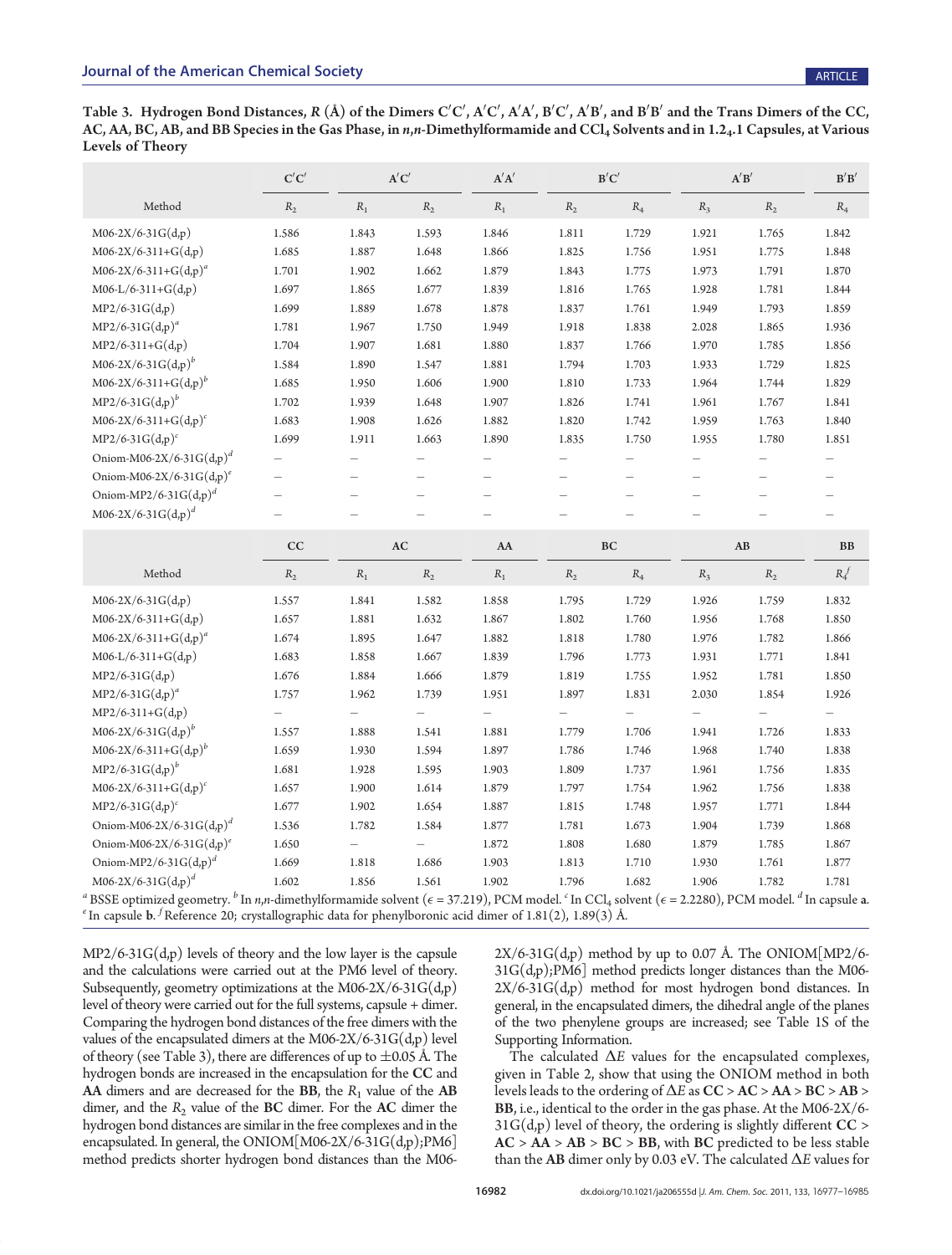the encapsulated complexes at the M06-2X/6-31 $G(d,p)$  level of theory range between 0.67 and 0.33 eV (see Table 2). The ONIOM[M06-2X/6-31G(d,p);PM6] method predicts larger values and  $ONIOM[MP2/6-31G(d,p);PM6]$  smaller values than the above  $M06-2X/6-31G(d,p)$  values by up to 0.1 eV. It might be noted that, in terms of computational effort, the ONIOM calculations were faster by a factor of about 30 and it



Figure 4. Structures of the encapsulated AA-cis and AA-trans dimers in the a capsule 1.24.1. (H = white spheres, C = gray spheres, O = red spheres, and  $N =$  blue spheres). The atoms of the capsule are designed with stick bonds for clarity. The structures of the all encapsulated dimers are given in the Supporting Information.

Table 4. Dimerization Energy  $\Delta E$  (eV) of the AA, AB, AC, BB, BC, and CC Dimers in the a Capsule, Interaction Energy of the Capsule with the Dimers  $\Delta E_1(\text{eV})$ , and the Total Interaction Energy  $\Delta E_2(eV)$  of the Capsule with the Two Guest Molecules<sup>7</sup>

| Dimer           | $\Delta E$                                                                        | $\Delta E_1$ | $\Delta E_2$ |
|-----------------|-----------------------------------------------------------------------------------|--------------|--------------|
| CC-trans        | 0.67                                                                              | 1.68         | 2.44         |
| $AC$ -trans     | 0.60                                                                              | 1.77         | 2.46         |
| AA-trans        | 0.50                                                                              | 1.81         | 2.40         |
| AB-trans        | 0.41                                                                              | 1.94         | 2.44         |
| <b>BC-trans</b> | 0.38                                                                              | 1.92         | 2.48         |
| BB-trans        | 0.33                                                                              | 2.07         | 2.52         |
|                 | $a_{\mathbf{A}} \mathbf{u} \cdot \mathbf{v}$ . Decree $a_{\mathbf{A}} \mathbf{u}$ |              |              |

All interaction energies are BSSE corrected.

is thus a very good method to obtain an initial guess for our systems, which in different even larger systems might be the best calculation that can be performed. For the systems treated here, the use of PM6 at the ONIOM lower level proved to be sufficient (cf. results in Table 2).

Finally, as shown in Table 2, the cis and trans isomers of the dimers (with  $R = ethylphenylene)$  have a slightly different interaction energy in the capsule by up to 0.02 eV.

It is instructive to calculate the interaction energy  $(\Delta E_1)$  between the capsule and the dimers and between the capsule and monomers guest molecules  $(\Delta E_2)$ , and such quantities calculated at the M06- $2X/6-31G(d,p)$  level of theory are given in Table 4. As shown in Table 4, the  $\Delta E_1$  values have reverse ordering with respect to the  $\Delta E$ dimerization energies; the BB dimer has the largest interaction energy of 2.07 eV; see Table 4. Finally, the interaction energy values,  $\Delta E_2$ , are practically the same in all cases, ranging from 2.40 to 2.52 eV.

The encapsulation of homodimers and heterodimers of amide, boronic, and carboxylic acid gives the opportunity to determine experimentally the relative efficiency of dimer formation. Ajami et al.<sup>16</sup> measured the experimental concentration of  $CC, AC, AA$ , BC, AB, and BB in the capsule, where, statistically, the occurrence of the heterodimers is twice as probable as the homodimers CC and AA and the occurrence of BB is 4 times as probable.<sup>16</sup> The exo-endo boronic acid dimer has twice as many ways to be formed as the CC and AA dimers. Furthermore, the dimer formed by the anti boronic with the syn boronic acid, calculated at a slightly higher energy than the exo-endo, has the same  $\Delta E$ value with respect to its monomers as the exo-endo, resulting in an overall factor of 4 in the probability of the occurrence of BB. Taking into account the above considerations it is possible to calculate % distributions, analogous to the experimental, employing the calculated  $\Delta E$ , and the results are given in Table 5, along with the experimental distributions. Taking into account the statistical factors, as shown in Table 5, all three methods predict similar distributions for the four cases of coencapsulation, i.e,  $A + C$ ,  $B + C$ ,  $A + B$ , and  $A + B + C$ , considered in the experimental work.<sup>16</sup> The ordering is retained in all three methods, and it is in good qualitative agreement with the experimental distributions, in that the occurrence of BB dominates. Thus, as noted in Ajami et al.<sup>16</sup> the highest occurrence observed for the BB dimer does not imply stronger hydrogen bonding, and in fact we calculate it to have the smallest  $\Delta E$ value of all dimers considered. It should be noted that similar distributions as given in Table 5 for the encaptulation complexes are obtained if the  $\Delta E$  values calculated for the free dimers are used in the above analysis (see Tables S2 and S3), showing that indeed the effect of encapsulation on the hydrogen bonds is similar to that of a solvent.

|                                        | $A + C$ |    |    |    | $B + C$ |      |           | $A + B$ |      |           | $A + B + C$ |    |    |    |                |
|----------------------------------------|---------|----|----|----|---------|------|-----------|---------|------|-----------|-------------|----|----|----|----------------|
|                                        | AC      | CC | AA | BB | BC      | CC   | <b>BB</b> | AB      | AA   | <b>BB</b> | AC          | BC | CC | AB | AA             |
| Oniom-M06-2X/<br>$6-31G(d,p)$          | 50      | 28 | 22 | 49 | 30.6    | 20.6 | 54        | 28      | 18   | 28        | 20          | 17 | 12 | 14 | 9              |
| Oniom-MP2/<br>$6-31G(d,p)$             | 49      | 28 | 23 | 51 | 30      | 19   | 54        | 28      | 18   | 29        | 20          | 17 | 11 | 15 | 9              |
| $M06-2X/$<br>$6-31G(d,p)$              | 51      | 28 | 21 | 48 | 28      | 24   | 50        | 31      | 19   | 25        | 23          | 14 | 13 | 16 | 9              |
| $Expt^a$<br><sup>a</sup> Reference 16. | 53      | 36 | 11 | 61 | 21      | 18   | 75        | 12.5    | 12.5 | 34        | 23          | 18 | 15 | 6  | $\overline{4}$ |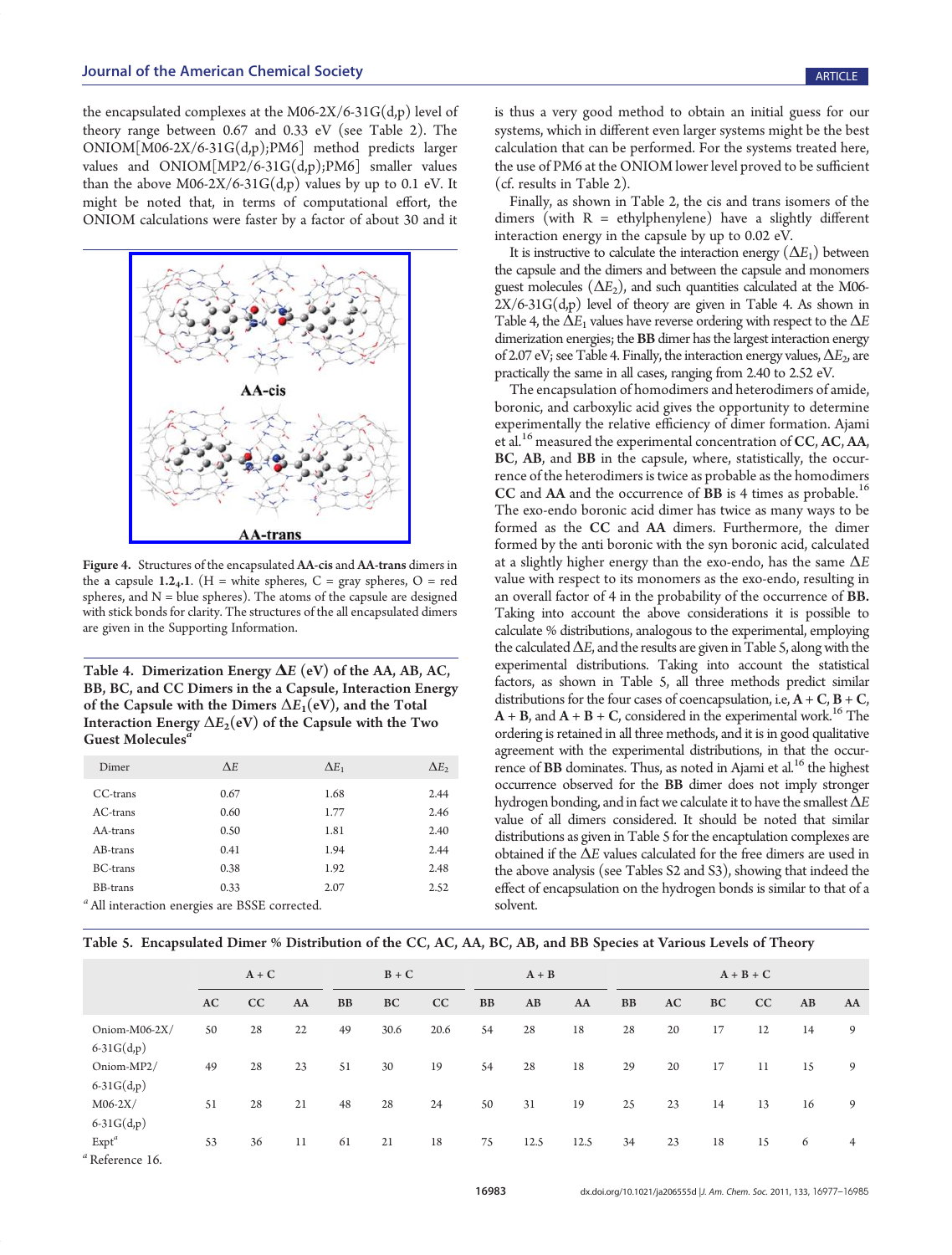### 4. CONCLUSIONS

In the present study, six types of dimers were studied for two groups of molecules. The homodimers and the heterodimers of two amides, two boronic acids, and two carboxylic acids have been calculated, in the gas phase and in  $n, n$ -dimethylformamide and  $CCl<sub>4</sub>$ solvents using the DFT (M06-2X and M06-L) and the MP2 methods in conjunction with the  $6-31G(d,p)$  and  $6-311+G(d,p)$ basis sets. Moreover, their coencapsulations were studied to examine the effect of encaptulation on the calculated properties of the hydrogen bonds of the dimers at the M06-2X/6-31G(d,p) method and with the ONIOM[M06-2X/6-31G(d,p);PM6] and ONIOM-  $[MP2/6-31G(d,p); PM6]$  methods.

The dimerization energy  $(\Delta E)$  ordering, in the gas phase, is carboxylic homodimers > amide-carboxylic dimers > amide homodimers > boronic-carboxylic dimers > amide-boronic dimers > boronic homodimers, and it ranges from 0.74 to 0.43 eV and from 0.53 to 0.35 eV at the M06-2X/6-311+G(d,p) and MP2/ 6-311+ $G(d,p)$  levels of theory. Only small differences in the  $\Delta E$ ordering calculated in solvents from that of the gas phase are found: In CCl<sub>4</sub> solvent, the above order is retained with the exception that the amide homodimers and the boronic-carboxylic dimers have the same interaction energy. In DMF solvent, the order of the gas phase is retained with the exception that the amide homodimers have the smallest  $\Delta E$  values.

In the capsule, the  $\Delta E$  ordering is practically the same as that in the gas phase with the exception that the amide-boronic dimer is slightly more stable than the boronic-carboxylic dimer at the M06-  $2X/6-31G(d,p)$  level of theory. At the M06-2X/6-31G(d,p) level of theory, the  $\Delta E$  values range between 0.67 and 0.33 eV.

The dimerization energies of the two groups of dimers (methyl and p-ethylphenylene substituted) have similar trends as can be seen in Figures 1S and 2S. Likewise, the two groups of dimers have similar corresponding hydrogen bond lengths. In general, the methylsubstituted group presents the longest hydrogen bond lengths, by up to 0.06 Å. Comparing the hydrogen bond distances of the free dimers with the values of the encapsulated dimers at the M06-2X/6-  $31G(d,p)$  level of theory, there are differences up to  $\pm 0.05$  Å.

Finally, the calculated % distributions of the encapsulated dimers in the case of  $A + C$ ,  $B + C$ ,  $A + B$ , and  $A + B + C$  in solution are in general agreement with the experimental distribution, and it is thus asserted that the highest occurrence of the boronic acid homodimer derives from its adaptable structure.

#### **ASSOCIATED CONTENT**

**6** Supporting Information. Table 1S: Geometries of the dimers in the gas phase, in solvent and encapsulated. Tables 2S, 3S: Dimer % distribution of the different dimers. Tables 4S-7S: Absolute energies of the calculated structures. Table 8S: Coordinates of the calculated species. Figures 1S, 2S: Dimerization energies of the different dimers. Figure 3S: All calculated dimers in encapsulation complexes. This material is available free of charge via the Internet at http://pubs.acs.org.

#### **E** AUTHOR INFORMATION

Corresponding Author idpet@eie.gr

## **ACKNOWLEDGMENT**

Financial support from the NATO grant, CBP.MD.CLG.983711 is gratefully acknowledged.

#### **REFERENCES**

(1) Jeffrey, G. A.; Saenger, W. Hydrogen Bonding in Biological Structures; Springer: Berlin, 1991.

(2) Desiraju, G. R.; Steiner, T. The Weak Hydrogen Bond in Structural Chemistry and Biology; Oxford University Press: New York, 1999.

(3) Recent Theoretical and Experimental Advances in Hydrogen Bonded Clusters; Xantheas, S. S., Ed.; Kluwer Academic Publishers (NATO ASI Series C: Mathematical and Physical Sciences): 2000; Vol. 561.

(4) Gilli, G.; Gilli, P. J. Mol. Struct. 2000, 552, 1–15.

(5) Briggs, J. M.; Nguyen, T. B.; Jorgensen, W. L. J. Phys. Chem. 1991, 95, 3315–3322.

(6) Leiserowitz, L. Acta Crystallogr. B 1976, 32, 775–802.

(7) Rodríguez-Cuamatzi, P.; Arillo-Flores, O. I.; Bernal-Uruchurtu, M. I.; Höpfl, H. Cryst. Growth Des. 2005, 5, 167-175 and references therein.

(8) Krische, M. J.; Lehn, J.-M. Struct. Bonding (Berlin) 2000, 96,  $3 - 29$ .

(9) Prins, L. J.; Reinhoudt, D. N.; Timmerman, P. Angew. Chem., Int. Ed. 2001, 40, 2383–2426.

(10) Boronic Acids - Preparation and Applications in Organic Synthesis and Medicine; Hall, D. G., Ed.; John Wiley & Sons: 2005.

(11) Pedireddi, V. R.; SeethaLekshmi, N. Tetrahedron Lett. 2004, 45, 1903–1906.

(12) SeethaLekshmi, N.; Pedireddi, V. R. Cryst. Growth Des. 2007, 7, 944–949.

(13) Blacquiere, J. M.; Sicora, O.; Vogels, C. M.; Cuperlovic-culf, M.; Decken, A.; Ouellette, R. J.; Westcott, S. A. Can. J. Chem. 2005, 83, 2052–2059.

(14) Yang, W.; Gao, X.; Wang, B. Med. Res. Rev. 2003, 23, 346–368. (15) Cordes, D. B.; Gamsey, S.; Singaram, B. Angew. Chem., Int. Ed. 2006, 45, 3829–3832.

(16) Ajami, D.; Dube, H.; Rebek, J., Jr. J. Am. Chem. Soc. 2011, 133, 9689–9691.

(17) Ajami, D.; Tolstoy, P. M.; Dube, H.; Odermatt, S.; Koeppe, B.; Guo, J.; Limbach, H.-H.; Rebek, J., Jr. Angew. Chem., Int. Ed. 2011, 50, 528–531.

(18) Gora, R. W.; Grabowski, S. J.; Leszczynski, J. J. Phys. Chem. A 2005, 109, 6397–6405.

(19) Pašalić, H.; Aquino, A. J. A.; Tunega, D.; Haberhauer, G.; Gerzabek, M. H.; Georg, H. C.; Moraes, T. F.; Coutinho, K.; Canuto, S.; Lischka, H. *J. Comput. Chem.* 2010, 31, 2046–2055.

(20) Cyranski, M. K.; Jezierska, A.; Klimentowska, P.; Panekc, J. J.; Sporzyński, A. J. Phys. Org. Chem. 2008, 21, 472-482.

(21) Sun, C.-L.; Jiang, X.-N.; Wang, C.-S. J. Comput. Chem. 2009, 30, 2567–2575.

(22) Kurczab, R.; Mitoraj, M. P.; Michalak, A.; Ziegler, T. J. Phys. Chem. A 2010, 114, 8581–8590.

(23) (a) Wolfs, I.; Desseyn, H. O. THEOCHEM 1996, 360, 8l–97. (b) Fernández, L. E.; Marigliano, A. C. G.; Varetti, E. L. Vibrational Spectrosc. 2005, 37, 179–187. (c) Bertie, J. E.; Michaelian, K. H. J. Chem. Phys. 1982, 76, 886–894. (d) Bertie, J. E.; Michaelian, K. H.; Eysel, H. H.; Hager, D. *J. Chem. Phys.* 1986, 85, 4779-4789.

(24) Larkin, J. D.; Bhat, K. L.; Markham, G. D.; Brooks, B. R.; Schaefer, H. F., III; Bock, C. W. J. Phys. Chem. A 2006, 110, 10633–10642.

(25) Larkin, J. D.; Milkevitch, M.; Bhat, K. L.; Markham, G. D.; Brooks, B. R.; Bock, C. W. J. Phys. Chem. A 2008, 112, 125–133.

(26) Zhao, Y.; Truhlar, D. G. Theor. Chem. Acc. 2008, 120, 215–241.

(27) Zhao, Y.; Truhlar, D. G. Acc. Chem. Res. 2008, 41, 157–167.

(28) Zhao, Y.; Truhlar, D. G. J. Chem. Phys. 2006, 125, 194101(1-18).

(29) Curtiss, L. A.; McGrath, M. P.; Blaudeau, J.-P.; Davis, N. E.; Binning, R. C., Jr.; Radom, L. J. Chem. Phys. 1995, 103, 6104–6113.

(30) Cozi, M.; Scalmani, G.; Rega, N.; Barone, V. J. Chem. Phys. 2002, 117, 43–54.

(31) (a) Tomasi, J.; Mennucci, B.; Cammi, R. Chem. Rev. 2005, 105, 2999–3093. (b) Pedone, A.; Bloino, J.; Monti, S.; Prampolini, G.; Barone, V. Phys. Chem. Chem. Phys. 2010, 12, 1000–1006.